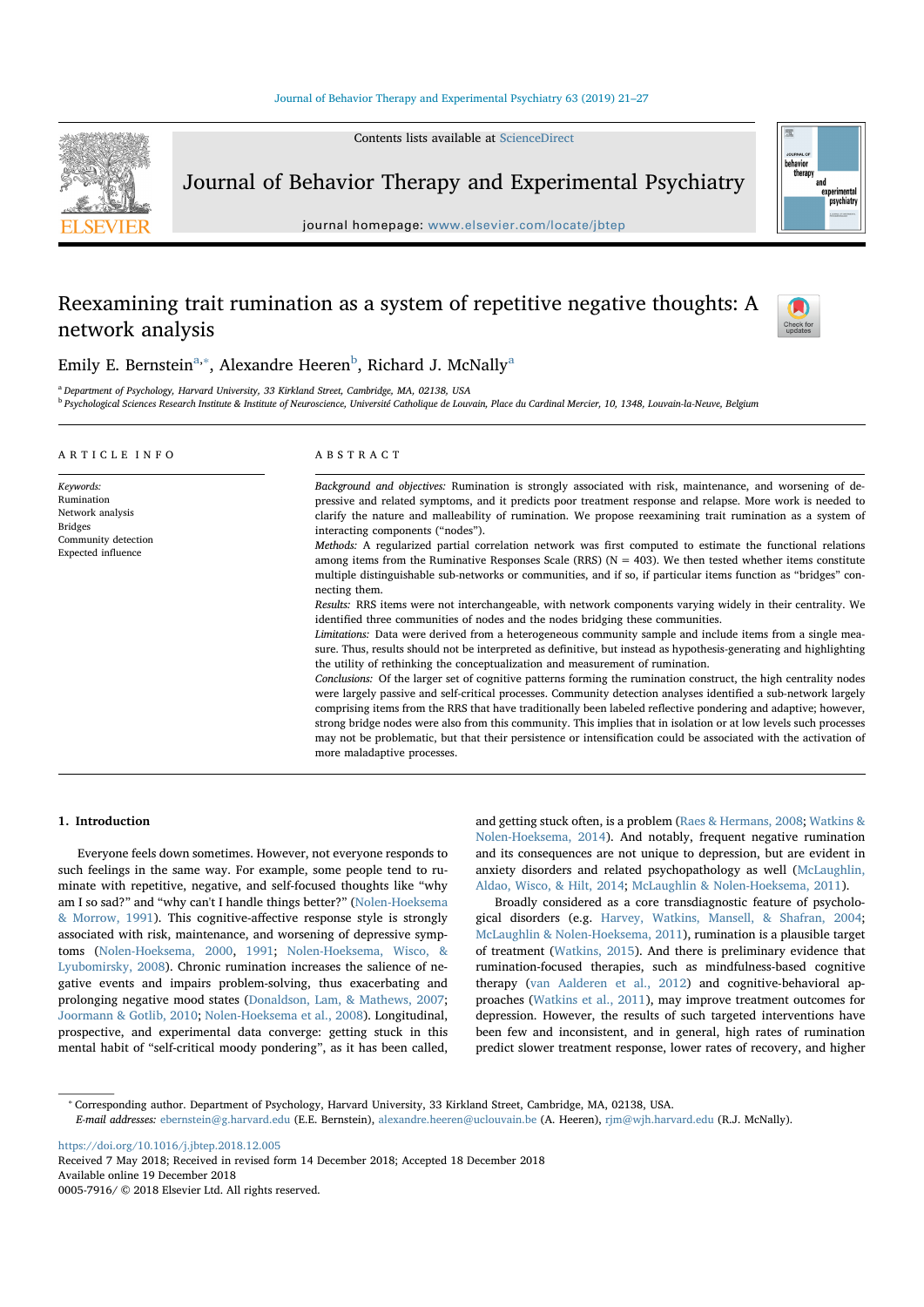rates of relapse (Ciesla & Roberts, 2002; Schmaling, Dimidjian, Katon, & Sullivan, 2002). Given that rumination is so relevant for understanding emotional disorders and developing interventions, more work is needed to clarify the nature and malleability of rumination itself.

One limitation to extant efforts could be the conceptualization and subsequent measurement of rumination as a unitary construct. In reality, rumination is complex and multifaceted. For example, the typical definition includes components of perseveration, passivity, negativity, and self-focus. Furthermore, rumination about a negative experience can feel like a productive strategy for introspection and resolution (Papageorgiou & Wells, 2001). There have been important strides toward analyzing rumination to understand its function better. Factor analyses and other approaches have distinguished between adaptive versus maladaptive types of rumination or perseverative thinking, such as differentiating between abstract-evaluative and concrete repetitive thought (Watkins, 2008), or brooding and reflective pondering (Treynor, Gonzalez, & Nolen-Hoeksema, 2003). For example, abstractevaluative thoughts (e.g. fixation on high-level, "why" aspects of one' situation) and brooding (e.g. "What am I doing to deserve this?") are more frequent and persistent in individuals with a history of major depression, those experiencing current symptoms, and those who eventually experience an episode than those without psychopathology. Such thinking patterns can increase the salience of negative thoughts and memories, delay problem solving or instrumental behaviors, and reduce cognitive and attentional flexibility (Nolen-Hoeksema et al., 2008; Watkins, 2008). In contrast, the links between mental health and more concrete thoughts (e.g. low-level, "how" details of one's situation) and reflection (e.g. analyzing one's thoughts) are less clear. Although there is evidence that such forms of self-reflection can be adaptive and benefit problem-solving, and that such thinking patterns are not elevated in individuals in remission from depressive episodes and are associated with less depression over time, they are associated with concurrent depressive symptoms and negative memory biases (Joormann, Dkane, & Gotlib, 2006; Nolen-Hoeksema et al., 2008). These models usefully categorize a person's general response style, the types of thoughts that are generally associated with mood symptoms, and the types of thoughts that typically have direct negative versus neutral or positive consequences.

However, in real life, people rarely fall into just one pattern of negative repetitive thinking. Instead, people exhibit different combinations of reflective, brooding, abstract, and concrete thoughts, for instance. Indeed, existing models fail to clarify why one person's pattern or combination of adaptive and maladaptive thoughts leaves them vulnerable to frequent, problematic rumination and associated mood symptoms, whereas another person's pattern of thinking does not. Although categorizing individual thoughts alone can be beneficial (e.g. adaptive or maladaptive, reflective or brooding, and abstract or concrete), such labels may become blurry once we consider how they all interact as a system.

We therefore propose reconsidering trait rumination from a network perspective. Currently, rumination and its sub-types are measured as single sum scores from self-report scales. As a result, component processes (e.g. items) or entire scales are treated as interchangeable and reflective of an underlying, latent response style. In some ways, this is perplexing as it is easy to generate examples of how component processes might interact (e.g., the more one criticizes oneself for failures, the more likely one is to brood about how sad one feels) and how these processes might be more or less influential on one's mood and circular thinking. Furthermore, some ostensibly neutral or even adaptive thinking styles from one factor, like reflection, may become problematic in relation to others. A network approach to reconceptualizing rumination and its components allows for these possibilities. The feature distinguishing this computational approach from factor analyses is that it characterizes rumination as a system of interacting components that do not have to have a common, underlying cause (Schmittmann et al., 2013). Accordingly, we can look for clues as to why some people get stuck in a pattern of ruminative responses and to what specific targets are ripe for intervention.

To do so, we used the items of the Ruminative Responses Scale (RRS; Nolen-Hoeksema & Morrow, 1991), the most common instrument for measuring trait rumination. There are important limitations to this approach. First, this is only one measure and thus results may vary with another scale. Second, some items do share conceptual overlap (e.g., going away to think about one's feelings and thinking about why one is feeling that way) as is typical of indices intended to reflect a conjectured latent, common cause. However, this intention notwithstanding such items need not measure the same process. Thus, although we take data-driven steps (described below) to reduce items that do appear to be measuring single processes, we still do not argue that the resulting network models completely capture the trait rumination construct. Nor do we argue that each item necessarily reflects a completely unique aspect of rumination. In fact, achieving these aims would likely require a rigorous, iterative process of including various self-report, behavioral, and other variables to devise a parsimonious and comprehensive measure for this purpose. We do argue that there is value in examining all items simultaneously as conceptual overlap is not synonymous with fungibility and simple sum scores likely occlude meaningful differences and interactions between components. The network approach is a fresh, data-driven way to gain new perspectives on how component processes or items cluster and relate to one another (individually and as sub-networks). Results can drive new hypotheses to be experimentally tested regarding different components of the rumination construct that might be most influential initiating or maintaining problematic response styles. The goal is to explore whether past approaches to quantifying rumination could be missing informative elements.

We have three primary aims: (1) explore whether and how RRS items interrelate in different ways, (2) test whether within this larger network RRS items constitute distinguishable communities (sub-networks) of processes, and (3) if so, are there particular items that function as "bridges," i.e. processes that connect or are shared by communities. These analyses can help to highlight especially potent component processes that may foster broader vulnerability for problematic emotional and cognitive responses. Additionally, community detection and bridge analyses could highlight thought patterns that make a person more likely to tip from adaptive reflection and introspection to maladaptive brooding. Overall, this new lens on rumination is exploratory. Each analysis has its strengths and limitations and is intended to provide new hypotheses about plausible causal connections between components of rumination.

### 2. Methods

### 2.1. Participants

De-identified data came from adults ( $N = 403$ , 231 women) who enrolled in a research program concerning cognition, emotion, and exercise and who completed the RRS between 2014 and 2017 (Bernstein & McNally, 2016, 2017, 2018). Participants were between the ages of 18 and 58 ( $M_{\text{age}} = 24.59$ , SD = 7.27) and 102 identified as Hispanic or Latino (25.31%). The self-reported racial breakdown of the sample is as follows: 58.56% Caucasian or white, 10.67% African American or black, 18.11% Asian American or Asian, 0.50% Native American or American Indian, 8.19% multiracial, and 3.97% other or unreported. Participants ranged in years of education from less than high school to a graduate or professional degree; the majority (87.59%) of participants, however, reported completing at least some college courses, technical school, or an associate's degree. Participants also completed the Depression Anxiety Stress Scales, 21-item (DASS-21), which yields estimates of depression, anxiety, and stress severity (Lovibond & Lovibond, 1995). The depression subscale captures experiences like depressed mood, worthlessness, hopelessness, anhedonia,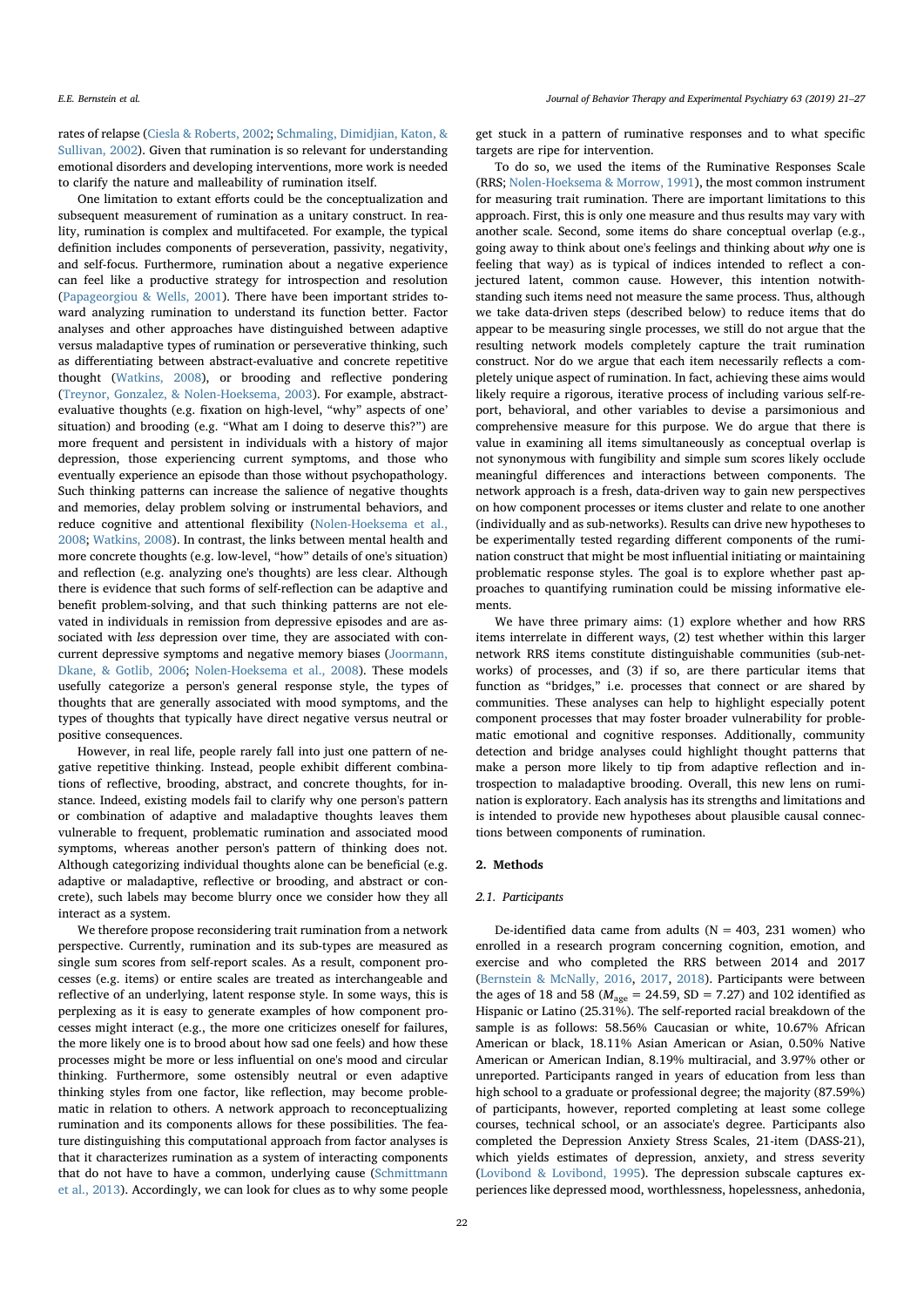and psychomotor slowing. The anxiety subscale covers experiences like panic, general and situational anxiety, and somatic anxiety (e.g. trembling, racing heart). The stress subscale captures persistent, non-specific feelings such as hyperarousal, irritability, and tension. DASS-Depression scores ranged from 0 to 38 ( $M = 6.11$ ,  $SD = 6.72$ ), and 100 participants (24.81%) reported at least mild depression (DASS-Depression  $\geq$  10). DASS-Anxiety scores ranged from 0 to 40 ( $M = 6.11$ ,  $SD = 6.74$ ), and 138 participants (34.24%) reported at least mild anxiety (DASS-Anxiety  $\geq$  8). Finally, DASS-Stress scores ranged from 0 to 36,  $M = 8.94$ ,  $SD = 7.82$ , and 89 participants (22.08%) reported at least mild stress.

### 2.2. Ruminative Responses Scale (RRS)

The 22-item RRS captures the tendency to ruminate in response to negative affect or mood. Participants rate a series of statements along a Likert-type scale ranging from 1 (almost never) to 4 (almost always) and responses are summed. Scores can range from 22 to 88. Higher scores indicate more habitual rumination. The measure has good internal consistency and is intended to measure trait rumination (Nolen-Hoeksema & Morrow, 1991). In the present study, participants' scores ranged from 22 to 88  $(M = 43.71, SD = 12.86)$ , Cronbach's  $alpha = .93$ .

#### 2.3. Network analyses

#### 2.3.1. Removing redundant items

Because the RRS was not designed for network analyses and there are items with apparent conceptual overlap, we first used a data-driven method for identifying items (i.e., nodes) potentially measuring the same process (i.e., aspect of rumination). First, we confirmed that the correlation matrix was positive definite (reflecting that items are not linear combinations of other items). Second, using the goldbricker function within the R package networktools (Jones, 2018; Levinson et al., 2018), we searched for pairs of items that were highly intercorrelated ( $r > 0.50$ ) and that exhibited highly similar patterns with other items in the dataset (i.e., > 75% of correlations with other items did not significantly differ for a given pair). We used the Hittner method for comparing dependent correlations (Hittner, May, & Silver, 2003). Two pairs of nodes were identified and combined via the reduce\_net function in networktools. The first principal component of the two variables in each pair were included in the reduced dataset as new variables. Twenty nodes are thus included in subsequent analyses.

#### 2.3.2. Graphical LASSO network

To explore the relations among rumination components, we used the R package qgraph (Epskamp, Cramer, Waldorp, Schmittmann, & Borsboom, 2012) to compute a Graphical Gaussian Model (GGM). In this model we visualize conditional independence relations among RRS items and control for the effects of all other items (Epskamp, Borsboom, & Fried, 2018). The resulting network graph has several key features. Nodes represent variables (i.e., RRS items). Edges connect nodes and represent pairwise regularized partial correlations (described below). Edge color denotes the sign; green denotes positive associations and red negative associations. Edge thickness indicates the magnitude of the (regularized) partial correlation between two nodes. Nodes that are closer to the center of the graph are more strongly connected within the overall network (Fruchterman & Reingold, 1991). The GGM is regularized via the graphical LASSO (Least Absolute Shrinkage and Selection Operator) and uses polychoric correlations as input for variables is on an ordinal scale. This procedure excludes small edges likely to be false positives (Friedman, Hastie, & Tibshirani, 2011). An extended Bayesian Information Criterion (EBIC) model selection procedure (Foygel & Drton, 2011) within the qgraph package (Epskamp et al., 2012) further strengthens our confidence that edges in our model are "true" (assuming that the structure of the generating network is, indeed, sparse). One hundred models varying in sparseness are estimated and the model with the lowest EBIC value (given a certain hyperparameter γ) is selected. Here, γ was set to 0.5, which promotes a more conservative or sparse graph.

We then computed expected influence indices for the graphical LASSO network (Robinaugh, Millner, & McNally, 2016). These centrality metrics quantify the cumulative importance of nodes within a network and take the presence of positive and negative edges into account. Nodes with high expected influence are hypothesized to drive the instigation, maintenance, and slowing of the network (Robinaugh et al., 2016). However, this network is undirected, and therefore the direction of influence cannot be specified or confirmed. One-step expected influence assesses the influence of a node in relation to its direct connections (i.e., nodes sharing an edge); it is the sum of edge weights attached to a given node. Calculations of two-step expected influence include both direct influences and secondary influences, or pathways from the node passing through its direct neighbors. Higher expected influence values indicate greater influence or importance in the network. Plots depict the normalized (z-scored) values for each node.

### 2.3.3. Community detection

To test whether the items cohere as one or multiple communities or subnetworks, we used the R package igraph (Csárdi & Nepusz, 2006) to examine community structure with the spin glass algorithm,  $\gamma = 0.5$ , start temperature = 1, stop temperature = .01, cooling factor =  $0.99$ , spins = 20 (Reichardt & Bornholdt, 2006). This modularity-based community detection algorithm reveals whether nodes cluster into distinct, though interacting, subnetworks or communities (Heeren & McNally, 2018; Robinaugh, LeBlanc, Vuletich, & McNally, 2014). Nodes within a community are more strongly interconnected than they are with nodes in another community.

### 2.3.4. Bridge nodes

To identify important nodes that serve as bridges between communities (Heeren, Jones, & McNally, 2018; Jones, Mair, Riemann, Mugno, & McNally, 2018) we used the bridge function from the R package networktools (Jones, 2018). One-step bridge expected influence is the sum of edge weights connecting a given node to all nodes in the other community or communities. Two-step bridge expected influence is calculated similarly, but also captures the secondary influence of a given node on other communities. Plots depict the normalized (zscored) values for ease of comparison and interpretation. These indices identify nodes that, when activated themselves, are most likely to activate nearby communities or subnetworks.

### 3. Results

RRS items and the abbreviated names to be used in figures are included in Table 1.

### 3.1. Graphical LASSO network

Fig. 1A includes the graphical LASSO network depicting regularized partial correlations among the 20 RRS nodes. A few pairwise connections stand out: thinking "I won't be able to do my job if I don't snap out of this" (job) with thinking "I won't be able to concentrate if I keep feeling this way" (fut),  $r = .46$ ; thinking about how passive and unmotivated you feel (passive) with thinking about how you don't feel up to doing anything (feel),  $r = 0.45$ ; thinking "What am I doing to deserve this?" (deserve) and thinking "Why do I have problems other people don't have?" (problem),  $r = 0.40$ ; thinking about how alone you feel (lonely) and thinking about how sad you feel (sad),  $r = 0.40$ ; analyzing recent events (analyze) with analyzing your personality to try to understand why you are depressed (*person*),  $r = 0.35$ . Additionally, a few small clusters of strongly interconnected nodes emerge. There is a cluster of concerns about functioning: thinking "I won't be able to do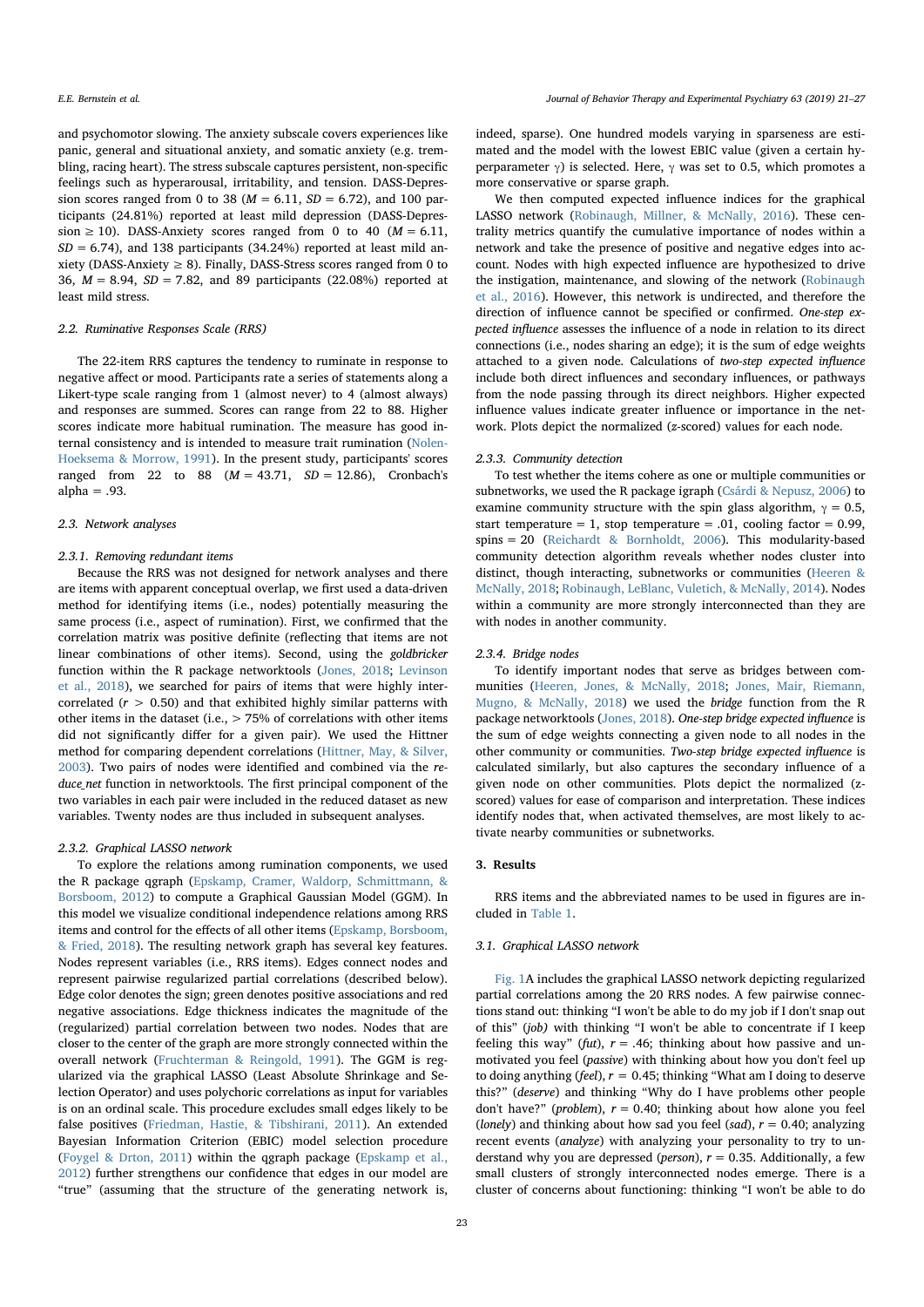#### Table 1

Items from the Ruminative Responses Scale (RRS).

| Node label       | Item                                                                                                         |
|------------------|--------------------------------------------------------------------------------------------------------------|
| alone (combined) | go someplace alone to think about your feelings<br>go away by yourself and think about why you feel this way |
| analyze          | analyze recent events to try to understand why you are<br>depressed                                          |
| angry (combined) | think about how angry you are with yourself                                                                  |
| concen           | think "Why do I always react this way?"<br>think about how hard it is to concentrate                         |
| deserve          | think "What am I doing to deserve this?"                                                                     |
| fault            | think about all your shortcomings, failings, faults, mistakes                                                |
| feel             | think about how you don't feel up to doing anything                                                          |
| fut              | think "I won't be able to concentrate if I keep feeling this                                                 |
|                  | way"                                                                                                         |
| going            | think "Why can't I get going?"                                                                               |
| handle           | think "Why can't I handle things better?"                                                                    |
| job              | think "I won't be able to do my job if I don't snap out of this"                                             |
| lonely           | think about how alone you feel                                                                               |
| numb             | think about how you don't seem to feel anything anymore                                                      |
| passive          | think about how passive and unmotivated you feel                                                             |
| person           | analyze your personality to try to understand why you are<br>depressed                                       |
| phys             | think about your feelings of fatigue and achiness                                                            |
| problem          | think "Why do I have problems other people don't have?"                                                      |
| sad              | think about how sad you feel                                                                                 |
| wish             | think about a recent situation, wishing it had gone better                                                   |
| write            | write down what you are thinking about and analyze it                                                        |
|                  |                                                                                                              |

Note. "alone" and "angry" are combinations of the two items listed; values are the first principal component of the two initial RRS items.

my job if I don't snap out of this" (job), thinking "I won't be able to concentrate if I keep feeling this way" (fut), and thinking about how hard it is to concentrate (concen). There is a cluster of self-criticism: thinking about all your shortcomings, failings, faults, mistakes (fault), thinking about how angry you are with yourself (angry), thinking about a recent situation wishing it had gone better (wish), and thinking "Why can't I handle things better?" (handle). There is a cluster of passivity or lack of motivation: thinking about how you don't feel up to doing anything (feel), thinking about how passive and unmotivated you feel

(passive), and thinking "Why can't I get going?" (going). And there is an analytical cluster: writing down thoughts in order to analyze them (write), being alone to analyze one's feelings and their causes (alone), analyzing one's personality (person), and analyzing recent events (analyze). To estimate the stability of edges, we bootstrapped the confidence regions of the edge weights (see Fig. S1 in Supplemental Materials) and used a bootstrapped difference test (see Fig. S2 in Supplemental Materials). Results suggest that edges are fairly stable and that the strongest edges are significantly larger than most others.

Fig. 1B includes estimates of one-step (EI1) and two-step (EI2) expected influence. Nodes with the highest expected influence include lack of motivation, or thinking about how you do not feel up to doing anything (feel;  $EI1 = 1.25$ ;  $EI2 = 2.32$ ), thinking about not being able to concentrate in the future (fut;  $EII = 1.24$ ;  $EIZ = 2.26$ ), analyzing your personality (*person*;  $E/I = 1.1.23$ ;  $EIZ = 2.29$ ), and wondering why you cannot handle things better (handle;  $EII = 1.13$ ;  $EIZ = 2.11$ ). A person-dropping bootstrap procedure indicated that one-step expected influence estimates are highly stable (see Fig. S3 in the Supplemental Materials).

### 3.2. Community detection

The spin glass algorithm detected three communities of nodes, depicted in Fig. 2A. Community 1 included 6 items: analyzing recent events (analyze), separating oneself to think about what one feels (alone), writing down one's thoughts and analyzing them (write), and analyzing one's personality (person), thinking about feeling sad (sad), and thinking about feeling alone (lonely). Community 2 included 8 items: worrying about not being able to do one's job (job), thinking about how hard it is to concentrate (concen), worrying about not being able to concentrate in the future (fut), thinking about feelings of fatigue and achiness (phys), thinking about feeling passive and unmotivated (passive), thinking about not feeling anything (numb), wondering why one cannot get going (going), and brooding about not feeling up to doing anything (feel). Community 3 included 6 items: wondering what one did to deserve negative feelings (deserve), criticizing oneself for always reacting poorly and being angry with oneself (angry), wishing a



Fig. 1. Graphical LASSO using polychoric correlation and expected influence metrics. Note. Items are detailed in Table 1 (A) Edge thickness reflects magnitude of association (thickest edge,  $r = 0.46$ ). Green lines reflect positive correlations and red lines reflect negative associations. (B) Expected influence centrality plot. (For interpretation of the references to color in this figure legend, the reader is referred to the Web version of this article.)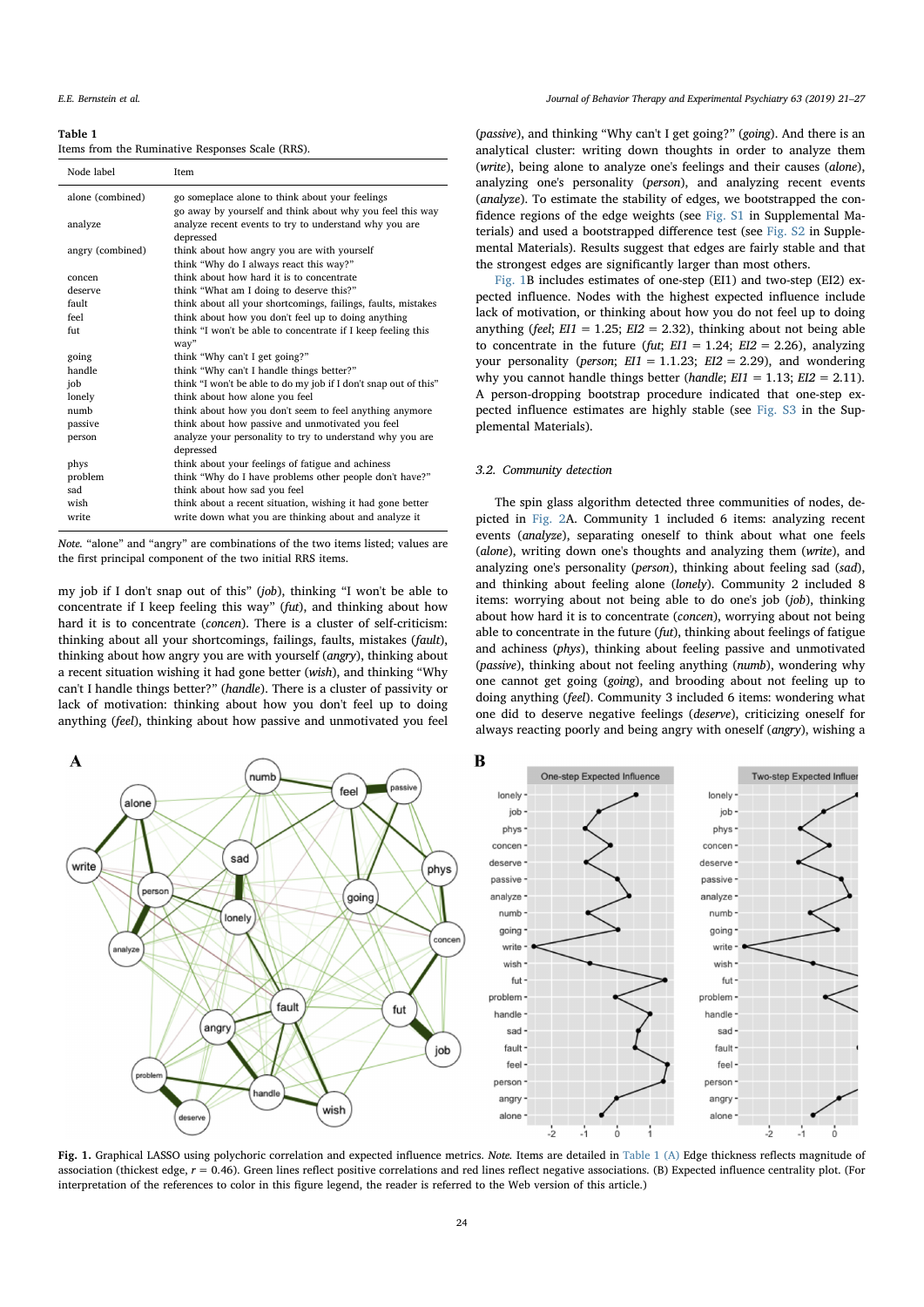

Fig. 2. Graphical LASSO network highlighting community structure and most influential bridge nodes. Note. Items are detailed in Table 1 (A) Community 1 is represented in red, Community 2 in green, and Community 3 in blue. Nodes with the highest bridge expected influence are denoted with thick outlines. (B) Bridge expected influence metrics. (For interpretation of the references to color in this figure legend, the reader is referred to the Web version of this article.)

recent situation had gone better (wish), wondering why others do not have these problems (problem), brooding on why one does not handle things better (handle), perseverating on one's faults and mistakes (fault).

### 3.3. Bridge nodes

Estimates of one-step and two-step bridge expected influence are plotted in Fig. 2B. Standardized one-step bridge expected influence (bridge EI1) and two-step bridge expected influence (bridge EI2) values are reported. From Community 1, analyzing your personality (person), thinking about how one feels sad (sad), and thinking about how one feels lonely (lonely) had the highest overall bridge expected influence: one-step (bridge  $EII = 0.40$ ;  $EII = 0.40$ ;  $EII = 0.40$ ) and two-step (bridge  $EI2 = 0.96$ ;  $EI2 = 0.85$ ;  $EI2 = 0.90$ ) influence. Anticipating difficulty concentrating in the future (fut), from Community 2 and perseverating on past mistakes (fault) were also highly influential for both one-step (bridge  $E11 = 0.37$ ,  $E1 = 0.43$ ) and two-step (bridge  $EI2 = 0.76$ ;  $EI2 = 0.98$ ) estimates. The most influential bridge nodes are highlighted in Fig. 2A.

## 4. Discussion

We first examined the interplay between components of a trait rumination measure (RRS) by computing a graphical LASSO network. The pairs or clusters of nodes that emerged as most strongly interconnected in the graphical LASSO were clinically interpretable. Items that intuitively seem most related mechanistically emerged with the strongest edges, such as brooding about feelings of sadness as well as loneliness or repetitive self-criticism with self-directed anger and wishing recent situations had gone or been handled better. These pairs, however, did not in turn relate uniformly to other items in the network. This pattern yields two important implications. First, it highlights that overall, these components were not interchangeable; edge strength and expected influence varied widely across the network and even with communities (to be discussed below). Overall, these patterns support the notion that rumination is a multifaceted construct and should be measured and experimentally tested as such (Bernstein, Heeren, & McNally, 2017). Reducing it to a single sum score could be oversimplified or misleading as people can achieve equal scores with items being endorsed in significantly different patterns (Fried & Nesse, 2015).

Second, network models highlight the value of viewing nodes as processes that can interrelate. Other analytic approaches could find similar correlations between variables, but importantly diverge in their implicit assumption that such relationships reflect an underlying latent factor and thus logically preclude causal connections among the variables (van der Maas et al., 2006). Importantly, these data are crosssectional and cannot speak to causal connections. The present analyses should encourage follow-up work that can. For instance, it is important to investigate to what extent these relationships are maintained at the individual level. Time series models would highlight dynamic influences between nodes and test whether nodes with high expected influence cross-sectionally (e.g., not feeling up for doing anything, analyzing one's personality) would also be nodes that might disproportionately activate other problematic thinking patterns, intensify the connectedness of the network, and prevent slowing or deactivation (Robinaugh et al., 2016). And subsequent targeted experimental work could begin to assess the impact of upregulating or downregulating single nodes on the overall network structure. Current results support the hypothesis that thoughts characterized as passive and self-critical (e.g., brooding on past mistakes) are especially problematic for the phenomenon of rumination. However, these may just be downstream consequences of other ruminative processes. More work is needed to test these predictions as well as the alternative possibility that nodes are highly central because they are most affected by other nodes. Finally, given the novelty of this approach, the current results require direct replication to test whether the same communities and central nodes emerge.

Findings could also have implications for the RRS and other measures of rumination. Currently, simple sum scores are used. If centrality estimates reflect importance to the network and thus ruminative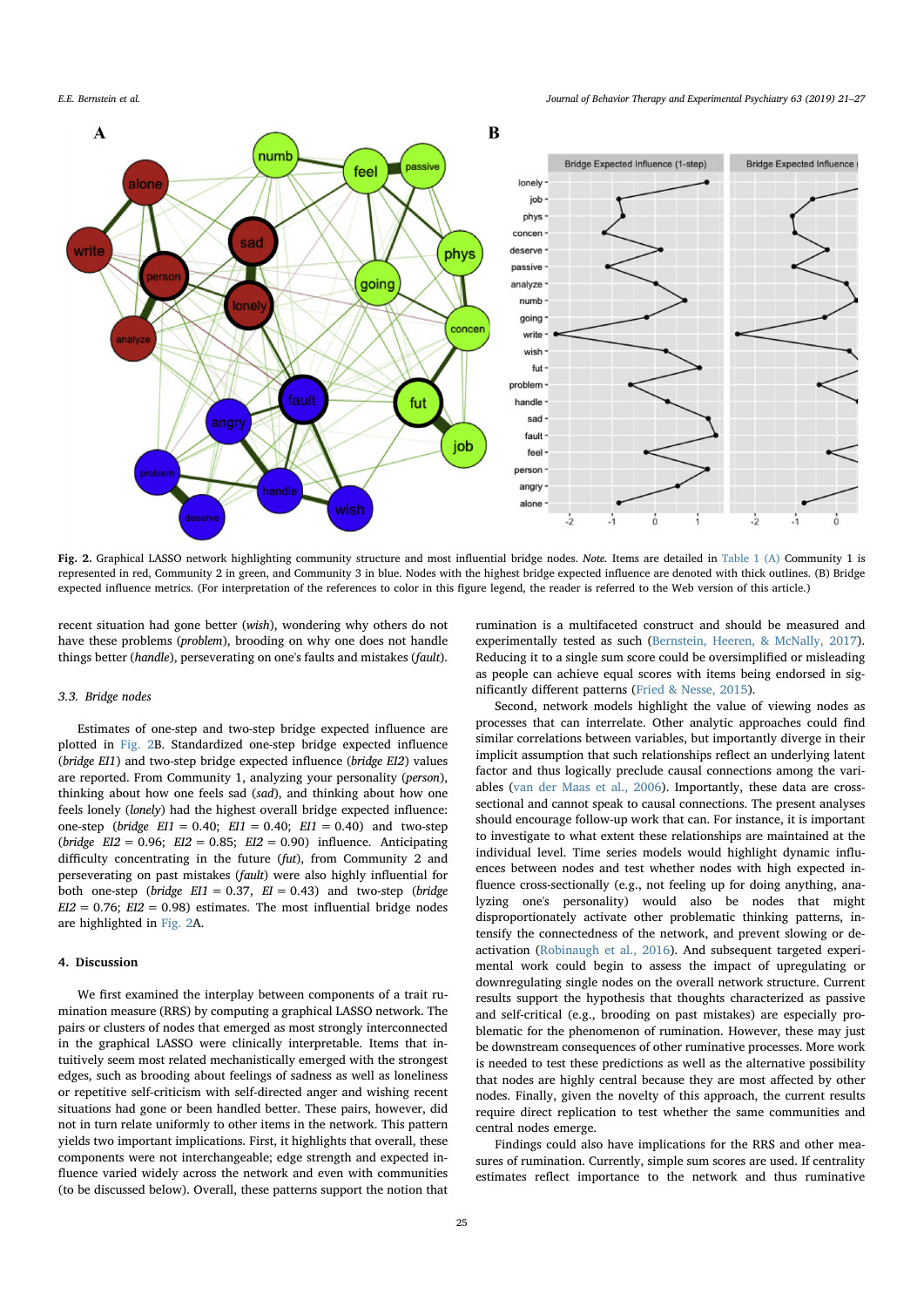response styles overall, perhaps weighting questionnaire items according to its centrality could yield improved indices. In related work, using standardized strength centrality values to weight individual depressive symptoms improved predictions of major depressive disorder onset (Boschloo, Van Borkulo, Borsboom, & Schoevers, 2016). Additionally, researchers developing shorter measures might use expected influence or strength centrality indices to focus on the most central items (Heeren, Bernstein, & McNally, 2018). Such items could identify those individuals most at risk for having or developing problematic patterns of negative, repetitive thinking as they are nodes that could be driving the broader rumination network.

Our hope is that research reconceptualizing rumination as the interplay of several processes could ultimately have clinical implications, such as identifying specific, measurable, and malleable targets for meaningful intervention through individual or idiographic network analyses (Fisher, Reeves, Lawyer, Medaglia, & Rubel, 2017). In line with network theory, targeting highly central nodes could be an efficient way of dampening the entire network through direct and indirect connections (Costantini & Perugini, 2016; Valente, 2012). This conjecture rests on two assumptions that merit investigation. The first is that we can deactivate nodes in a specific, isolated fashion. It is possible that such specific targeting may be very difficult to achieve in practice (i.e., several nodes are targeted at once, not just the node of interest). The second is that of activation and deactivation symmetry. Activating a node may, indeed, produce propagating effects whereby other nodes are turned on. But the process may not work both ways. Deactivation may prove difficult. Hence, once the network is fully activated, it may be self-sustaining in virtue of the activation propagating among nodes other than the original instigator or driver.

Community detection analyses revealed three distinct subnetworks. Clusters overlapped with past factor analyses in many ways. For example, Community 1 encompasses all items from the reflection factor identified by Treynor et al. (2003). However, results suggest that dwelling on feelings of sadness and loneliness were highly interrelated to these other nodes that are typically viewed as adaptive. Traditionally, brooding and dysphoria-related factors, described as passive, judgmental thinking, are associated with poor outcomes and considered maladaptive, whereas reflection is not (Raes & Hermans, 2008; Schoofs, Hermans, & Raes, 2010; Treynor et al., 2003). However, this factor structure does not hold in clinical samples (Whitmer & Gotlib, 2011). Subnetworks and bridge analyses can help us understand why the line between contemplative introspection and self-critical repetitive thinking may be neither distinct nor consistent. Within the subnetwork of Community 1, it seems that reflection and passively dwelling on negative emotions highly covary; whereas the former processes may not intrinsically be problematic, the tendency to engage in such behaviors may increase the likelihood that people passively and problematically perseverate in the event that they experience negative affect. Furthermore, although temporal, experimental, and individual-level work is needed to test these new hypotheses, highly influential bridge nodes are those that could plausibly have the greatest effect on nodes outside their own community. One typically "adaptive" item from the reflection community (Community 1)— analyzing one's personality—was a highly influential bridge node in the entire network. This implies that in isolation or at low levels such a process may not be problematic, but that its presence, persistence, or intensification (e.g., due to lack of success or clarity; Vine, Aldao, & Nolen-Hoeksema, 2014) may be associated with the activation of more maladaptive processes—such as self-criticism without taking problem-solving actions. Findings were surprising as reflection items have historically been considered to reflect more concrete, detail-oriented self-reflection; one might have expected only repetitive abstract-evaluative thinking items to be strongly related to less constructive outcomes and to be strong bridges (Watkins, 2008; Watkins, Moberly, & Moulds, 2008; Watkins & Moulds, 2005). This could signify people getting stuck in initially adaptive reflection or pondering, at the exclusion of problem solving action, and highlight the passive nature of ruminative thoughts as a more central or important component. Furthermore, the strongest bridge node was a self-critical one, or perseverating on past mistakes. Thus, it could be associated both with such excessive introspection and with the broader set of traditionally problematic, ruminative thoughts.

Importantly, our data are from a community sample. Although participants were distributed across the full range of RRS scores and more than a third reported at least mild symptoms of depression or anxiety, it is possible that the results might differ if we were to replicate the study in an explicitly clinical sample. Doing this work and comparing results to subclinical and control samples would be informative, particularly as rumination is a robust risk factor in the presence or absence of clinical symptoms. Additionally, to ultimately capture the causal nature and temporal dynamics of these processes, time-series and experimental methods are warranted. Within-person networks may also reveal specific bridge or high vulnerability nodes to be targeted for an individual that are not highly central at the population level (Epskamp et al., 2018). Future research should also manipulate the variables included in such analyses. In line with prior work, we chose to include all RRS items in this initial study (Heeren et al., 2018; Watters, Taylor, Quilty, & Bagby, 2016). It is possible, and in fact likely, that some items are unimportant or that other important variables are missing. For example, the present study is limited in that only one assessment of rumination was included. Despite its frequent usage, the RRS focuses largely on depressive rumination and results may not generalize to other forms of repetitive negative thought. Furthermore, nodes comprising measures other than self-report ones, such as performance on behavioral tasks (e.g., Heeren & McNally, 2016), can be added to explore causal mechanisms at different levels of analysis.

### 4.1. Conclusions

The present study is not definitive. Instead, it is intended to highlight the utility of rethinking the conceptualization and measurement of rumination. Specifically, results encourage us to consider sub-components of trait rumination as processes of interest in their own right and as interacting. Our findings reveal structural dynamics among these features of habitual depressive rumination and suggest tools for further examining component processes within the network framework and as they relate to clinical risk and outcomes. Without the assumption that these items necessarily reflect one or more latent constructs, we can perhaps develop more targeted, or at least different, conceptualizations and interventions. Given the large body of research demonstrating clinical consequences of a ruminative response style, the present findings could generate novel research questions to clarify the nature of rumination and develop more targeted and effective interventions.

### Conflicts of interest

Authors have no conflicts of interest to disclose.

### Funding Acknowledgment

This work was supported by the American Psychological Association of Graduate Students [Junior Scientist Fellowship, Psychological Science Research Grant], Psi Chi [Psychological Science Research Grant], the Association for Psychological Science Student Caucus (APSSC) [APS Student Grant], and Harvard University [Stimson Fund Research Grant, Barbara Ditmars Restricted Funds Research Award, Allport Fund Research Award], all awarded to the first author.

### Appendix A. Supplementary data

Supplementary data to this article can be found online at https:// doi.org/10.1016/j.jbtep.2018.12.005.